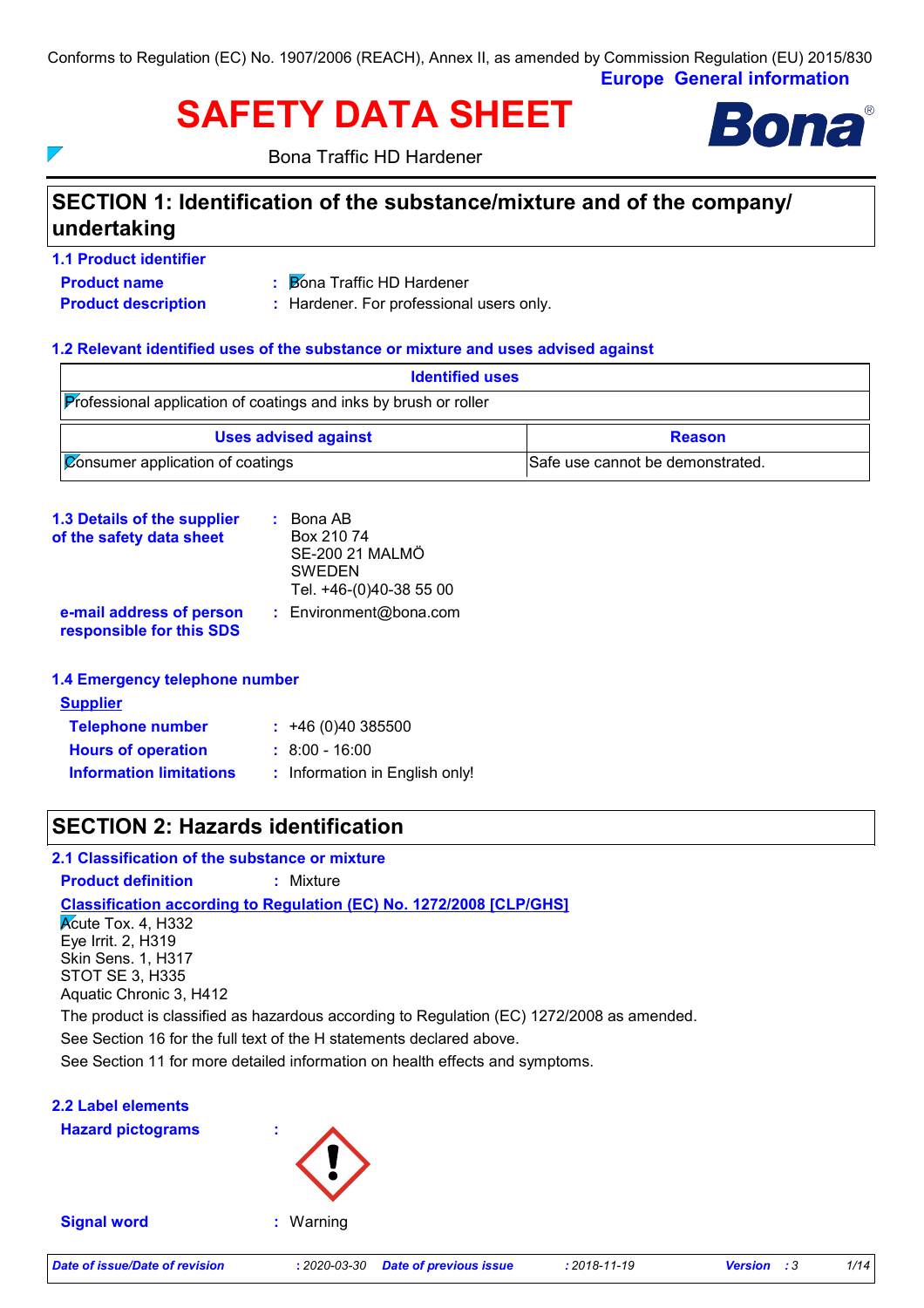# **SECTION 2: Hazards identification**

| <b>Hazard statements</b>                                                                                                                                        | $\mathbf{H}$ Marmful if inhaled.                                                                                                                                                                                                                   |
|-----------------------------------------------------------------------------------------------------------------------------------------------------------------|----------------------------------------------------------------------------------------------------------------------------------------------------------------------------------------------------------------------------------------------------|
|                                                                                                                                                                 | Causes serious eye irritation.                                                                                                                                                                                                                     |
|                                                                                                                                                                 | May cause an allergic skin reaction.<br>May cause respiratory irritation.                                                                                                                                                                          |
|                                                                                                                                                                 | Harmful to aquatic life with long lasting effects.                                                                                                                                                                                                 |
| <b>Precautionary statements</b>                                                                                                                                 |                                                                                                                                                                                                                                                    |
| <b>Prevention</b>                                                                                                                                               | : Wear protective gloves and eye or face protection: Avoid release to the environment.                                                                                                                                                             |
| <b>Response</b>                                                                                                                                                 | : IF IN EYES: Rinse cautiously with water for several minutes. IF ON SKIN: Wash<br>with plenty of soap and water. IF INHALED: Remove person to fresh air and keep<br>comfortable for breathing. Call a POISON CENTER or doctor if you feel unwell. |
| <b>Storage</b>                                                                                                                                                  |                                                                                                                                                                                                                                                    |
| <b>Disposal</b>                                                                                                                                                 | Dispose of contents and container in accordance with all local, regional, national<br>and international regulations.                                                                                                                               |
| <b>Hazardous ingredients</b>                                                                                                                                    | Bexane, 1,6-diisocyanato-, homopolymer, polyethylene glycol mono-Me ether-<br>blocked<br>Hexamethylene diisocyanate, oligomers                                                                                                                     |
|                                                                                                                                                                 |                                                                                                                                                                                                                                                    |
| <b>Supplemental label</b><br>elements                                                                                                                           | Contains isocyanates. May produce an allergic reaction.                                                                                                                                                                                            |
| <b>Annex XVII - Restrictions</b><br>on the manufacture,<br>placing on the market and<br>use of certain dangerous<br>substances, mixtures and<br><b>articles</b> | : Not applicable.                                                                                                                                                                                                                                  |
| <b>Special packaging requirements</b>                                                                                                                           |                                                                                                                                                                                                                                                    |
| <b>Containers to be fitted</b><br>with child-resistant<br>fastenings                                                                                            | : Not applicable.                                                                                                                                                                                                                                  |
| Tactile warning of danger : Not applicable.                                                                                                                     |                                                                                                                                                                                                                                                    |
| 2.3 Other hazards                                                                                                                                               |                                                                                                                                                                                                                                                    |
| <b>Product meets the criteria</b><br>for PBT or vPvB according<br>to Regulation (EC) No.<br>1907/2006, Annex XIII                                               | This mixture does not contain any substances that are assessed to be a PBT or a<br>vPvB.                                                                                                                                                           |
| <b>Other hazards which do</b><br>not result in classification                                                                                                   | None known.                                                                                                                                                                                                                                        |

# **SECTION 3: Composition/information on ingredients**

| <b>Product/ingredient name</b>                                                          | <b>Identifiers</b>                                                                        | $\frac{9}{6}$      | <b>Regulation (EC) No.</b><br>1272/2008 [CLP]                                                    | <b>Type</b> |
|-----------------------------------------------------------------------------------------|-------------------------------------------------------------------------------------------|--------------------|--------------------------------------------------------------------------------------------------|-------------|
| Hexane, 1,6-diisocyanato-,<br>homopolymer, polyethylene glycol<br>mono-Me ether-blocked | CAS: 160994-68-3                                                                          | 225 - ≤50          | Acute Tox. 4, H332<br>Skin Sens. 1, H317<br><b>STOT SE 3, H335</b><br>Aquatic Chronic 3,<br>H412 | $[1]$       |
| propylene carbonate                                                                     | REACH #:<br>01-2119537232-48<br>$EC: 203-572-1$<br>$CAS: 108-32-7$<br>Index: 607-194-00-1 | $≥25 - ≤50$        | Eye Irrit. 2, H319                                                                               | $[1]$       |
| Hexamethylene diisocyanate,<br>oligomers                                                | REACH #:<br>01-2119485796-17<br>$EC: 500-060-2$                                           | $≥10 - ≤25$        | Acute Tox. 4, H332<br><b>Skin Sens. 1, H317</b><br>STOT SE 3, H335                               | [1]         |
| <b>Date of issue/Date of revision</b>                                                   | <b>Date of previous issue</b><br>$: 2020 - 03 - 30$                                       | $: 2018 - 11 - 19$ | <b>Version</b><br>:3                                                                             | 2/14        |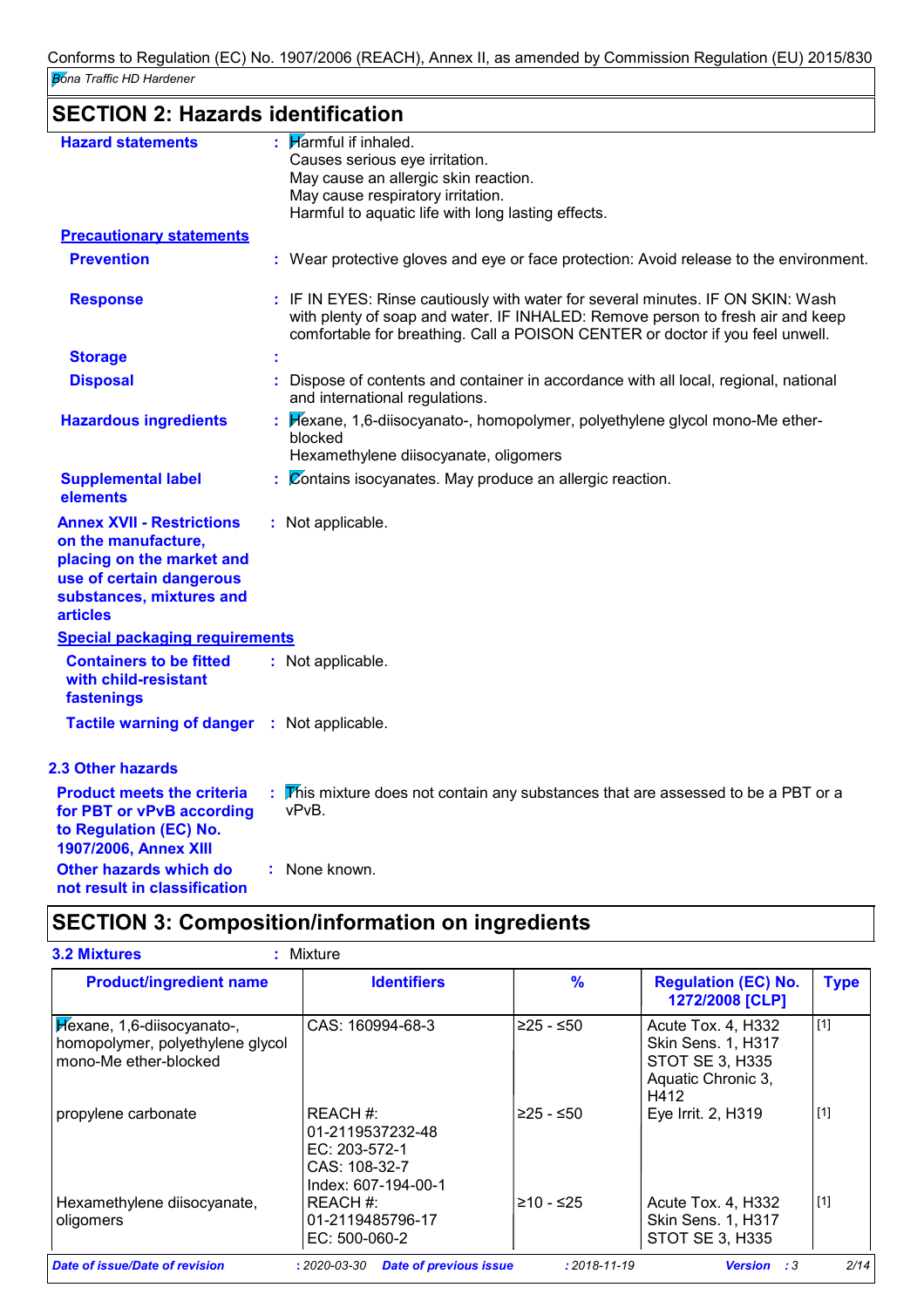### **SECTION 3: Composition/information on ingredients** CAS: 28182-81-2 **See Section 16 for the full text of the H statements declared above.**

There are no additional ingredients present which, within the current knowledge of the supplier and in the concentrations applicable, are classified as hazardous to health or the environment, are PBTs, vPvBs or Substances of equivalent concern, or have been assigned a workplace exposure limit and hence require reporting in this section.

Type

 $\mathbb{Z}$  Substance classified with a health or environmental hazard

[2] Substance with a workplace exposure limit

[3] Substance meets the criteria for PBT according to Regulation (EC) No. 1907/2006, Annex XIII

[4] Substance meets the criteria for vPvB according to Regulation (EC) No. 1907/2006, Annex XIII

[5] Substance of equivalent concern

[6] Additional disclosure due to company policy

Occupational exposure limits, if available, are listed in Section 8.

### **SECTION 4: First aid measures**

### **4.1 Description of first aid measures**

| <b>General</b>                    | : In all cases of doubt, or when symptoms persist, seek medical attention. Never give<br>anything by mouth to an unconscious person. If unconscious, place in recovery<br>position and seek medical advice.                                                                                                                                                                                                     |
|-----------------------------------|-----------------------------------------------------------------------------------------------------------------------------------------------------------------------------------------------------------------------------------------------------------------------------------------------------------------------------------------------------------------------------------------------------------------|
| <b>Eye contact</b>                | : Remove contact lenses, irrigate copiously with clean, fresh water, holding the<br>eyelids apart for at least 10 minutes and seek immediate medical advice.                                                                                                                                                                                                                                                    |
| <b>Inhalation</b>                 | : Remove to fresh air. Keep person warm and at rest. If not breathing, if breathing is<br>irregular or if respiratory arrest occurs, provide artificial respiration or oxygen by<br>trained personnel.                                                                                                                                                                                                          |
| <b>Skin contact</b>               | : Remove contaminated clothing and shoes. Wash skin thoroughly with soap and<br>water or use recognised skin cleanser. Do NOT use solvents or thinners.                                                                                                                                                                                                                                                         |
| <b>Ingestion</b>                  | : If swallowed, seek medical advice immediately and show the container or label.<br>Keep person warm and at rest. Do NOT induce vomiting.                                                                                                                                                                                                                                                                       |
| <b>Protection of first-aiders</b> | : No action shall be taken involving any personal risk or without suitable training. If it<br>is suspected that fumes are still present, the rescuer should wear an appropriate<br>mask or self-contained breathing apparatus. It may be dangerous to the person<br>providing aid to give mouth-to-mouth resuscitation. Wash contaminated clothing<br>thoroughly with water before removing it, or wear gloves. |

### **4.2 Most important symptoms and effects, both acute and delayed**

There are no data available on the mixture itself. The mixture has been assessed following the conventional method of the CLP Regulation (EC) No 1272/2008 and is classified for toxicological properties accordingly. See Sections 2 and 3 for details.

Exposure to component solvent vapour concentrations in excess of the stated occupational exposure limit may result in adverse health effects such as mucous membrane and respiratory system irritation and adverse effects on the kidneys, liver and central nervous system. Symptoms and signs include headache, dizziness, fatigue, muscular weakness, drowsiness and, in extreme cases, loss of consciousness. Solvents may cause some of the above effects by absorption through the skin.

If splashed in the eyes, the liquid may cause irritation and reversible damage.

Repeated or prolonged contact with the mixture may cause removal of natural fat from the skin, resulting in nonallergic contact dermatitis and absorption through the skin. This takes into account, where known, delayed and immediate effects and also chronic effects of components from short-term and long-term exposure by oral, inhalation and dermal routes of exposure and eye contact.

Based on the properties of the isocyanate components and considering toxicological data on similar mixtures, this mixture may cause acute irritation and/or sensitisation of the respiratory system, leading to an asthmatic condition, wheezing and tightness of the chest. Sensitised persons may subsequently show asthmatic symptoms when exposed to atmospheric concentrations well below the OEL. Repeated exposure may lead to permanent respiratory disability. Repeated or prolonged contact with irritants may cause dermatitis.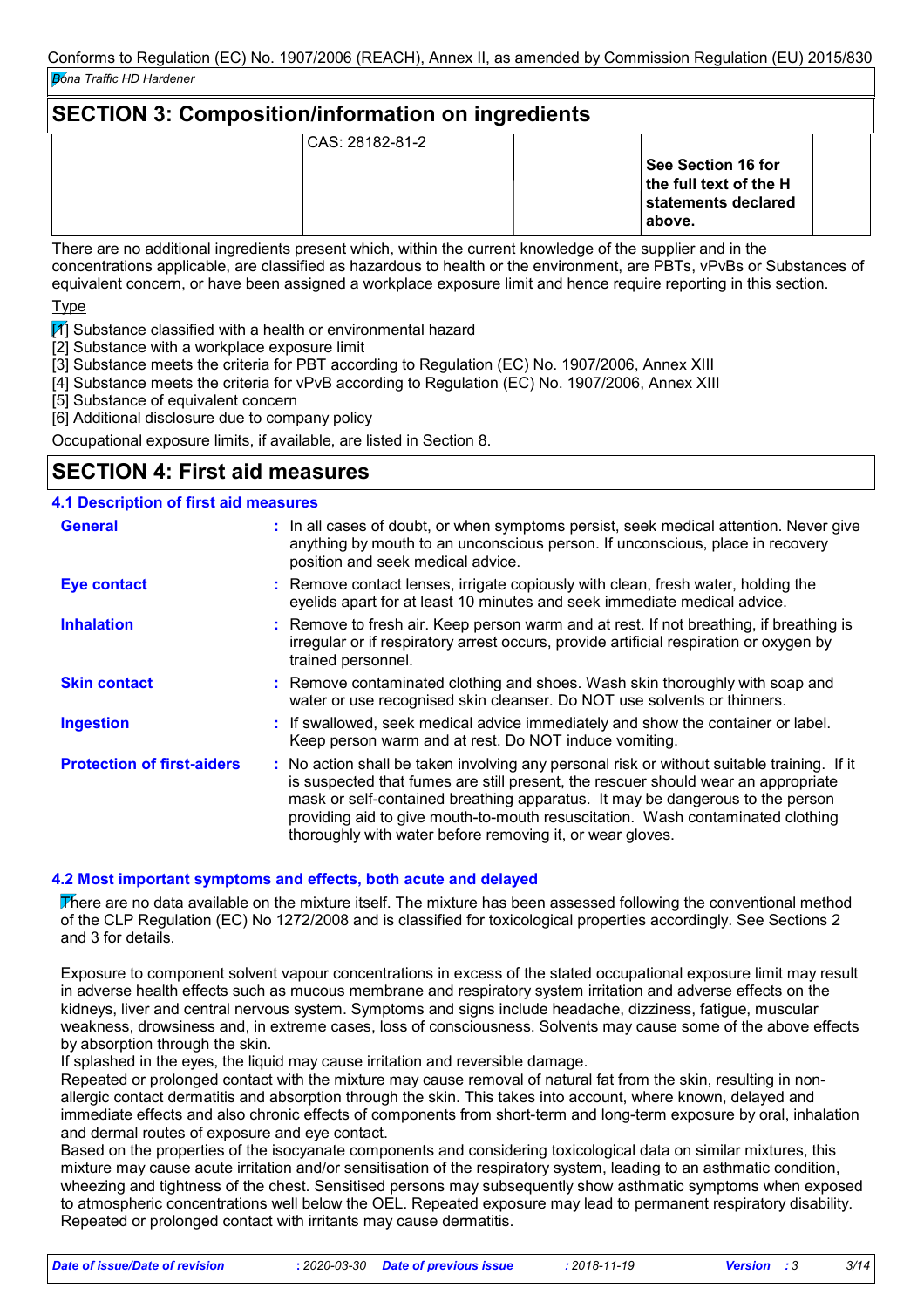### **SECTION 4: First aid measures**

Contains Hexane, 1,6-diisocyanato-, homopolymer, polyethylene glycol mono-Me ether-blocked, Hexamethylene diisocyanate, oligomers. May produce an allergic reaction.

#### **4.3 Indication of any immediate medical attention and special treatment needed**

| <b>Notes to physician</b>  | : In case of inhalation of decomposition products in a fire, symptoms may be delayed.<br>The exposed person may need to be kept under medical surveillance for 48 hours. |
|----------------------------|--------------------------------------------------------------------------------------------------------------------------------------------------------------------------|
| <b>Specific treatments</b> | : No specific treatment.                                                                                                                                                 |

See toxicological information (Section 11)

| <b>SECTION 5: Firefighting measures</b>                                  |                                                                                                                                                                          |
|--------------------------------------------------------------------------|--------------------------------------------------------------------------------------------------------------------------------------------------------------------------|
| <b>5.1 Extinguishing media</b><br><b>Suitable extinguishing</b><br>media | : Recommended: alcohol-resistant foam, $CO2$ , powders, water spray or mist.                                                                                             |
| <b>Unsuitable extinguishing</b><br>media                                 | : Do not use water jet.                                                                                                                                                  |
|                                                                          | 5.2 Special hazards arising from the substance or mixture                                                                                                                |
| <b>Hazards from the</b><br>substance or mixture                          | : Fire will produce dense black smoke. Exposure to decomposition products may<br>cause a health hazard.                                                                  |
| <b>Hazardous thermal</b><br>decomposition products                       | : Decomposition products may include the following materials: carbon monoxide,<br>carbon dioxide, smoke, oxides of nitrogen, hydrogen cyanide, monomeric<br>isocyanates. |
| <b>5.3 Advice for firefighters</b>                                       |                                                                                                                                                                          |
| <b>Special protective actions</b><br>for fire-fighters                   | : Cool closed containers exposed to fire with water. Do not release runoff from fire to<br>drains or watercourses.                                                       |
| <b>Special protective</b><br>equipment for fire-fighters                 | : Appropriate breathing apparatus may be required.                                                                                                                       |

### **SECTION 6: Accidental release measures**

|                                                                       | 6.1 Personal precautions, protective equipment and emergency procedures                                                                                                                                                                                                                                                                                                                                                                                                                                                                                                                                                                                                                                                                                                                                                                                                    |
|-----------------------------------------------------------------------|----------------------------------------------------------------------------------------------------------------------------------------------------------------------------------------------------------------------------------------------------------------------------------------------------------------------------------------------------------------------------------------------------------------------------------------------------------------------------------------------------------------------------------------------------------------------------------------------------------------------------------------------------------------------------------------------------------------------------------------------------------------------------------------------------------------------------------------------------------------------------|
| For non-emergency<br>personnel                                        | : Exclude sources of ignition and ventilate the area. Avoid breathing vapour or mist.<br>Refer to protective measures listed in sections 7 and 8.                                                                                                                                                                                                                                                                                                                                                                                                                                                                                                                                                                                                                                                                                                                          |
|                                                                       | For emergency responders : If specialised clothing is required to deal with the spillage, take note of any<br>information in Section 8 on suitable and unsuitable materials. See also the<br>information in "For non-emergency personnel".                                                                                                                                                                                                                                                                                                                                                                                                                                                                                                                                                                                                                                 |
| <b>6.2 Environmental</b><br>precautions                               | : Do not allow to enter drains or watercourses. If the product contaminates lakes,<br>rivers, or sewers, inform the appropriate authorities in accordance with local<br>regulations.                                                                                                                                                                                                                                                                                                                                                                                                                                                                                                                                                                                                                                                                                       |
| <b>6.3 Methods and material</b><br>for containment and<br>cleaning up | : Contain and collect spillage with non-combustible, absorbent material e.g. sand,<br>earth, vermiculite or diatomaceous earth and place in container for disposal<br>according to local regulations (see Section 13). Place in a suitable container. The<br>contaminated area should be cleaned immediately with a suitable decontaminant.<br>One possible (flammable) decontaminant comprises (by volume): water (45 parts),<br>ethanol or isopropyl alcohol (50 parts) and concentrated (d: 0,880) ammonia<br>solution (5 parts). A non-flammable alternative is sodium carbonate (5 parts) and<br>water (95 parts). Add the same decontaminant to the remnants and let stand for<br>several days until no further reaction in an unsealed container. Once this stage is<br>reached, close container and dispose of according to local regulations (see section<br>13). |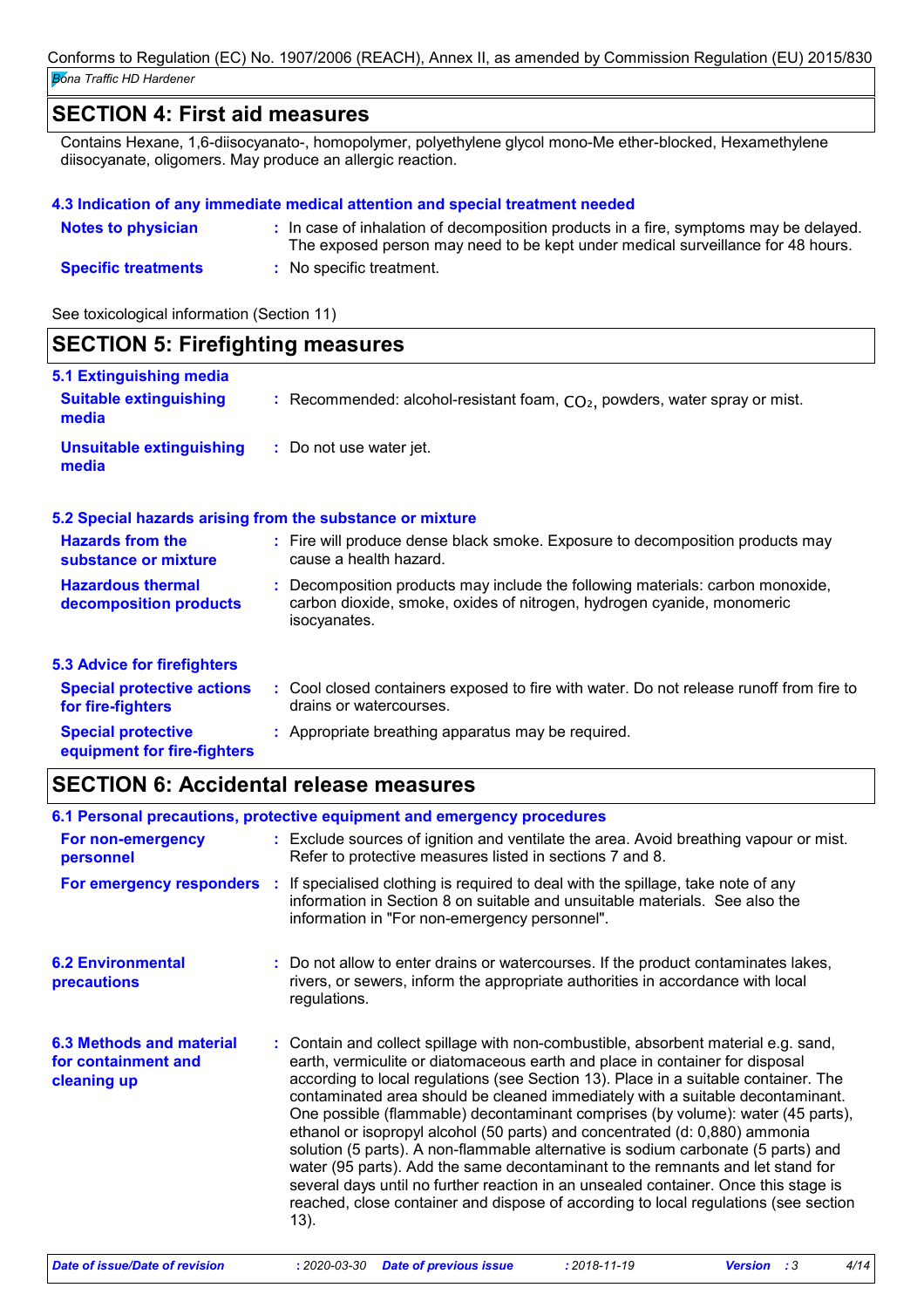### **SECTION 6: Accidental release measures**

#### **6.4 Reference to other sections**

See Section 1 for emergency contact information. **:** See Section 8 for information on appropriate personal protective equipment. See Section 13 for additional waste treatment information.

### **SECTION 7: Handling and storage**

The information in this section contains generic advice and guidance. The list of Identified Uses in Section 1 should be consulted for any available use-specific information provided in the Exposure Scenario(s).

#### **Persons with a history of asthma, allergies or chronic or recurrent respiratory disease should not be employed in any process in which this product is used.**

**Examination of lung function should be carried out on a regular basis on persons spraying this mixture.**

| Put on appropriate personal protective equipment (see Section 8).<br>Never use pressure to empty. Container is not a pressure vessel.<br>Always keep in containers made from the same material as the original one.<br>Comply with the health and safety at work laws.<br>Do not allow to enter drains or watercourses.<br>Information on fire and explosion protection<br>Vapours are heavier than air and may spread along floors. Vapours may form<br>explosive mixtures with air. | <b>7.1 Precautions for safe</b><br>handling | : Prevent the creation of flammable or explosive concentrations of vapours in air and<br>avoid vapour concentrations higher than the occupational exposure limits.<br>In addition, the product should only be used in areas from which all naked lights and<br>other sources of ignition have been excluded. Electrical equipment should be<br>protected to the appropriate standard.<br>Mixture may charge electrostatically: always use earthing leads when transferring<br>from one container to another.<br>Operators should wear antistatic footwear and clothing and floors should be of the<br>conducting type.<br>Care should be taken when re-opening partly-used containers. Precautions should<br>be taken to minimise exposure to atmospheric humidity or water. $CO2$ will be formed,<br>which, in closed containers, could result in pressurisation. Keep away from heat,<br>sparks and flame. No sparking tools should be used.<br>Avoid contact with skin and eyes. Avoid the inhalation of dust, particulates, spray or<br>mist arising from the application of this mixture. Avoid inhalation of dust from<br>sanding.<br>Eating, drinking and smoking should be prohibited in areas where this material is<br>handled, stored and processed. |
|---------------------------------------------------------------------------------------------------------------------------------------------------------------------------------------------------------------------------------------------------------------------------------------------------------------------------------------------------------------------------------------------------------------------------------------------------------------------------------------|---------------------------------------------|-----------------------------------------------------------------------------------------------------------------------------------------------------------------------------------------------------------------------------------------------------------------------------------------------------------------------------------------------------------------------------------------------------------------------------------------------------------------------------------------------------------------------------------------------------------------------------------------------------------------------------------------------------------------------------------------------------------------------------------------------------------------------------------------------------------------------------------------------------------------------------------------------------------------------------------------------------------------------------------------------------------------------------------------------------------------------------------------------------------------------------------------------------------------------------------------------------------------------------------------------------------------|
|---------------------------------------------------------------------------------------------------------------------------------------------------------------------------------------------------------------------------------------------------------------------------------------------------------------------------------------------------------------------------------------------------------------------------------------------------------------------------------------|---------------------------------------------|-----------------------------------------------------------------------------------------------------------------------------------------------------------------------------------------------------------------------------------------------------------------------------------------------------------------------------------------------------------------------------------------------------------------------------------------------------------------------------------------------------------------------------------------------------------------------------------------------------------------------------------------------------------------------------------------------------------------------------------------------------------------------------------------------------------------------------------------------------------------------------------------------------------------------------------------------------------------------------------------------------------------------------------------------------------------------------------------------------------------------------------------------------------------------------------------------------------------------------------------------------------------|

### **7.2 Conditions for safe storage, including any incompatibilities**

Store in accordance with local regulations.

#### **Notes on joint storage**

Keep away from: oxidising agents, strong alkalis, strong acids.

### **Additional information on storage conditions**

Observe label precautions. Store in a dry, cool and well-ventilated area. Keep away from heat and direct sunlight. Keep container tightly closed.

Keep away from sources of ignition. No smoking. Prevent unauthorised access. Containers that have been opened must be carefully resealed and kept upright to prevent leakage.

| 7.3 Specific end use(s)                        |                                |
|------------------------------------------------|--------------------------------|
| <b>Recommendations</b>                         | : For professional users only. |
| Industrial sector specific<br><b>solutions</b> | : For professional users only. |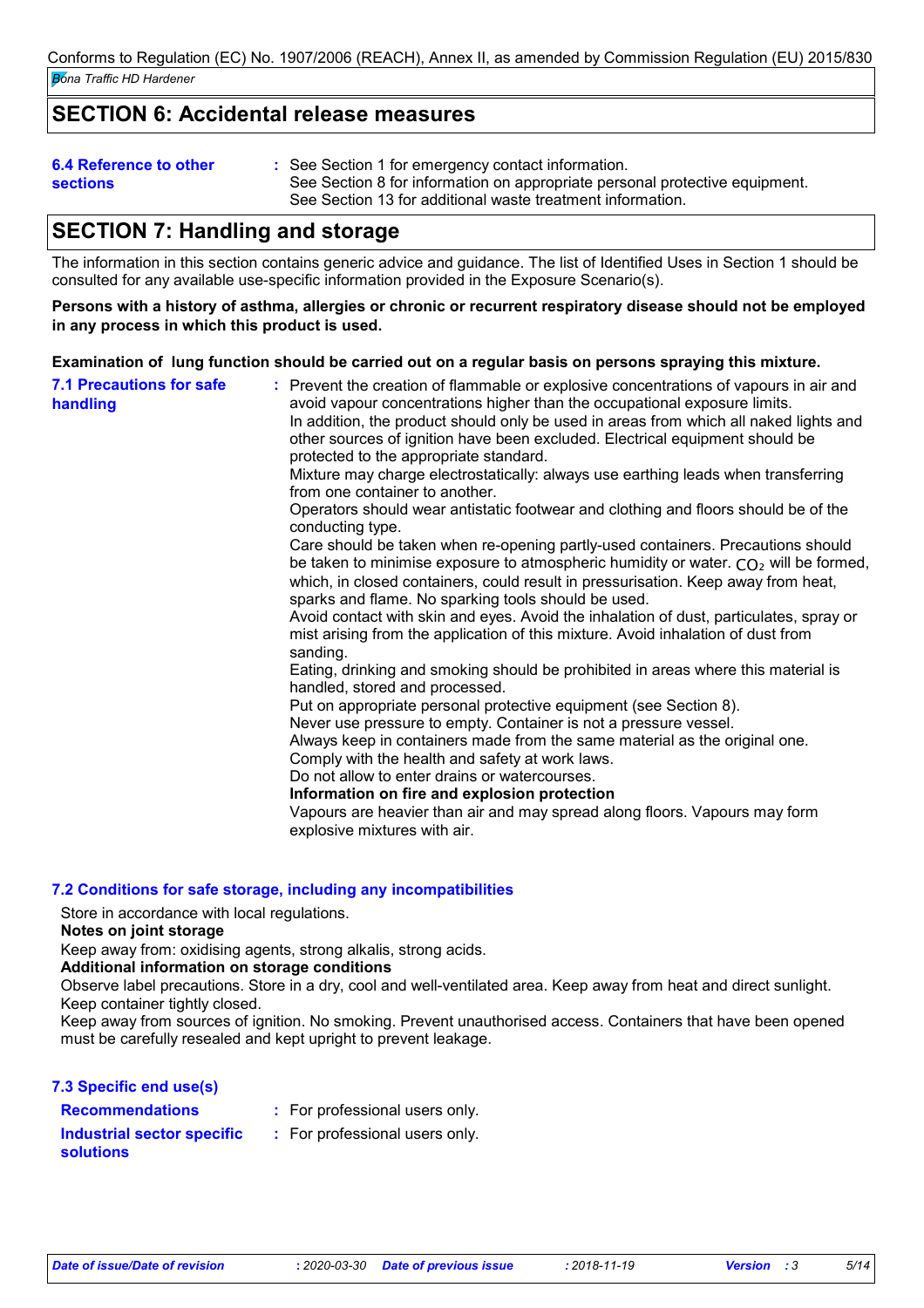### **SECTION 8: Exposure controls/personal protection**

The list of Identified Uses in Section 1 should be consulted for any available use-specific information provided in the Exposure Scenario(s).

### **8.1 Control parameters**

#### **Occupational exposure limits**

No exposure limit value known.

**Recommended monitoring : If this product contains ingredients with exposure limits, personal, workplace procedures** atmosphere or biological monitoring may be required to determine the effectiveness of the ventilation or other control measures and/or the necessity to use respiratory protective equipment. Reference should be made to monitoring standards, such as the following: European Standard EN 689 (Workplace atmospheres - Guidance for the assessment of exposure by inhalation to chemical agents for comparison with limit values and measurement strategy) European Standard EN 14042 (Workplace atmospheres - Guide for the application and use of procedures for the assessment of exposure to chemical and biological agents) European Standard EN 482 (Workplace atmospheres - General requirements for the performance of procedures for the measurement of chemical agents) Reference to national guidance documents for methods for the determination of hazardous substances will also be required.

### **DNELs/DMELs**

| <b>Product/ingredient name</b> | <b>Type</b> | <b>Exposure</b>         | <b>Value</b>                | <b>Population</b>     | <b>Effects</b> |
|--------------------------------|-------------|-------------------------|-----------------------------|-----------------------|----------------|
| propylene carbonate            | <b>DNEL</b> | Long term Oral          | 10 mg/kg<br>bw/day          | General<br>population | Systemic       |
|                                | <b>DNEL</b> | Long term Dermal        | 10 $mg/kg$<br>bw/day        | General<br>population | Systemic       |
|                                | <b>DNEL</b> | Long term<br>Inhalation | 10 mg/m <sup>3</sup>        | General<br>population | Local          |
|                                | <b>DNEL</b> | Long term<br>Inhalation | 17,4 mg/m <sup>3</sup>      | General<br>population | Systemic       |
|                                | <b>DNEL</b> | Long term Dermal        | 20 mg/kg<br>bw/day          | Workers               | Systemic       |
|                                | <b>DNEL</b> | Long term<br>Inhalation | $20 \text{ mg/m}^3$         | <b>Workers</b>        | Local          |
|                                | <b>DNEL</b> | Long term<br>Inhalation | 70,53 mg/<br>m <sup>3</sup> | Workers               | Systemic       |

#### **PNECs**

No PNECs available

### **8.2 Exposure controls**

**Persons with a history of asthma, allergies, chronic or recurrent respiratory disease should not be exposed to any process in which this product is used.**

#### **Examination of lung function should be carried out on a regular basis on persons spraying this mixture.**

| <b>Appropriate engineering</b><br><b>controls</b> | : Provide adequate ventilation. Where reasonably practicable, this should be<br>achieved by the use of local exhaust ventilation and good general extraction. Air-fed<br>protective respiratory equipment must be worn by the spray operator, even when<br>good ventilation is provided. In other operations, if local exhaust ventilation and<br>good general extraction are not sufficient to maintain concentrations of particulates<br>and solvent vapours below the OEL, suitable respiratory protection must be worn.<br>(See Occupational exposure controls.) |
|---------------------------------------------------|----------------------------------------------------------------------------------------------------------------------------------------------------------------------------------------------------------------------------------------------------------------------------------------------------------------------------------------------------------------------------------------------------------------------------------------------------------------------------------------------------------------------------------------------------------------------|
| <b>Individual protection measures</b>             |                                                                                                                                                                                                                                                                                                                                                                                                                                                                                                                                                                      |
| <b>Hygiene measures</b>                           | : Wash hands, forearms and face thoroughly after handling chemical products, before<br>eating, smoking and using the lavatory and at the end of the working period.<br>Appropriate techniques should be used to remove potentially contaminated clothing.<br>Contaminated work clothing should not be allowed out of the workplace. Wash                                                                                                                                                                                                                             |

showers are close to the workstation location. *Date of issue/Date of revision* **:** *2020-03-30 Date of previous issue : 2018-11-19 Version : 3 6/14*

contaminated clothing before reusing. Ensure that eyewash stations and safety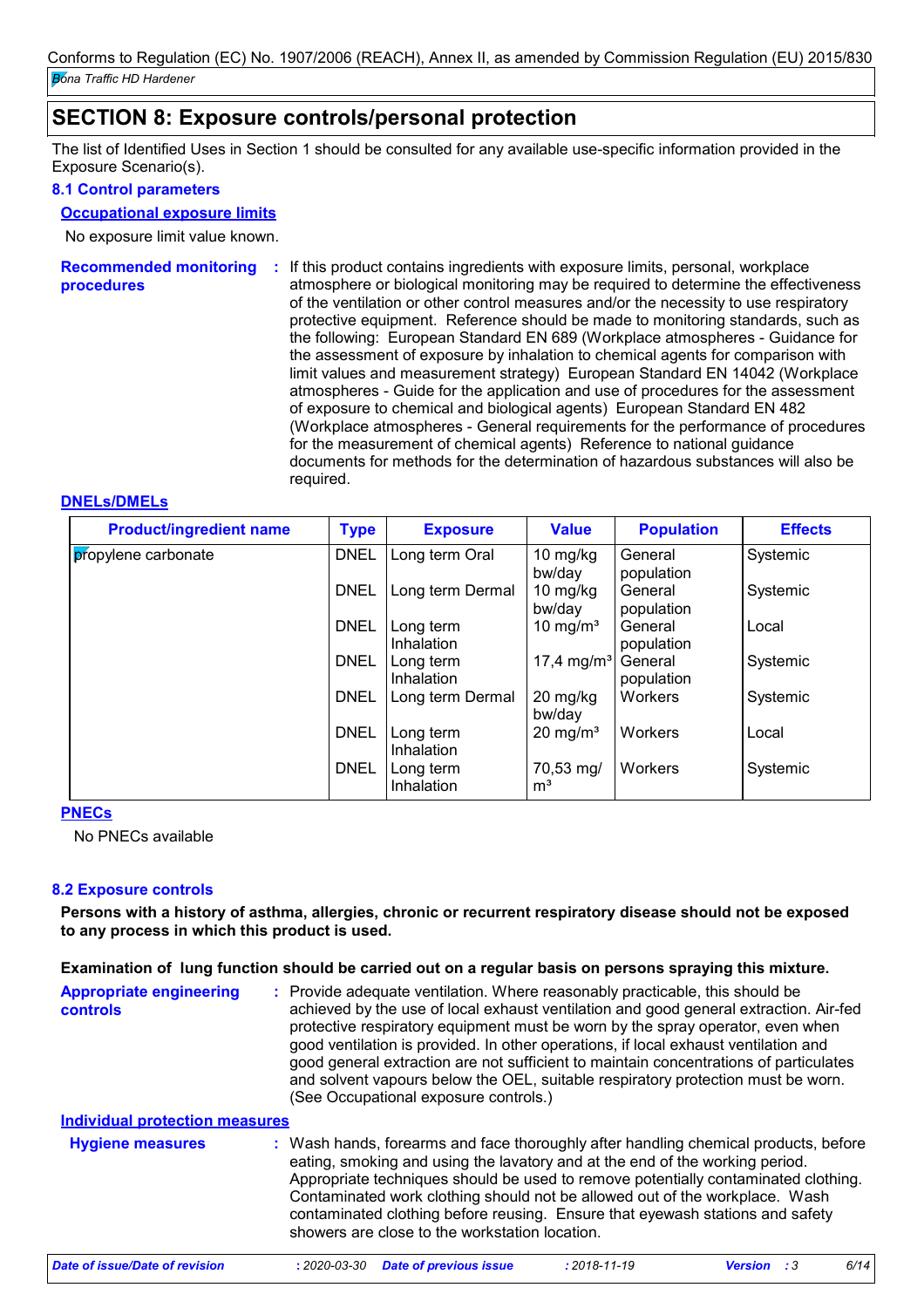### **SECTION 8: Exposure controls/personal protection**

**Eye/face protection**

Use safety eyewear designed to protect against splash of liquids. **:**

### **Skin protection**

**Hand protection**

There is no one glove material or combination of materials that will give unlimited resistance to any individual or combination of chemicals.

The breakthrough time must be greater than the end use time of the product.

The instructions and information provided by the glove manufacturer on use, storage, maintenance and replacement must be followed.

Gloves should be replaced regularly and if there is any sign of damage to the glove material.

Always ensure that gloves are free from defects and that they are stored and used correctly.

The performance or effectiveness of the glove may be reduced by physical/chemical damage and poor maintenance.

Barrier creams may help to protect the exposed areas of the skin but should not be applied once exposure has occurred.

| <b>Gloves</b> |
|---------------|
|---------------|

| <b>Gloves</b>                                    | : For prolonged or repeated handling, use the following type of gloves:                                                                                                                                                         |
|--------------------------------------------------|---------------------------------------------------------------------------------------------------------------------------------------------------------------------------------------------------------------------------------|
|                                                  | Recommended: nitrile rubber                                                                                                                                                                                                     |
|                                                  | The recommendation for the type or types of glove to use when handling this<br>product is based on information from the following source:                                                                                       |
|                                                  | The user must check that the final choice of type of glove selected for handling this<br>product is the most appropriate and takes into account the particular conditions of<br>use, as included in the user's risk assessment. |
| <b>Body protection</b>                           | : Personnel should wear antistatic clothing made of natural fibres or of high-<br>temperature-resistant synthetic fibres.                                                                                                       |
| <b>Other skin protection</b>                     | : Appropriate footwear and any additional skin protection measures should be<br>selected based on the task being performed and the risks involved and should be<br>approved by a specialist before handling this product.       |
| <b>Respiratory protection</b>                    | : By spraying: air-fed respirator.<br>By other operations than spraying, in well ventilated areas, air-fed respirators could<br>be replaced by a combination charcoal filter and particulate filter mask.                       |
| <b>Environmental exposure</b><br><b>controls</b> | : Do not allow to enter drains or watercourses.                                                                                                                                                                                 |

# **SECTION 9: Physical and chemical properties**

### **9.1 Information on basic physical and chemical properties**

| <b>Appearance</b>                                      |                         |
|--------------------------------------------------------|-------------------------|
| <b>Physical state</b>                                  | Liquid.<br>÷            |
| <b>Colour</b>                                          | Colourless.             |
| <b>Odour</b>                                           | Sweetish. [Slight]      |
| <b>Odour threshold</b>                                 | Not applicable.<br>t    |
| рH                                                     | Not applicable.         |
| <b>Melting point/freezing point</b>                    | $:$ Not available.      |
| Initial boiling point and<br>boiling range             | $:$ Not available.      |
| <b>Flash point</b>                                     | Closed cup: >120°C<br>t |
| <b>Evaporation rate</b>                                | $:$ Not available.      |
| <b>Flammability (solid, gas)</b>                       | : Not applicable.       |
| <b>Upper/lower flammability or</b><br>explosive limits | Not applicable.         |
| <b>Vapour pressure</b>                                 | Not available.          |
| <b>Vapour density</b>                                  | Not available.          |
| <b>Relative density</b>                                | 1,09<br>÷.              |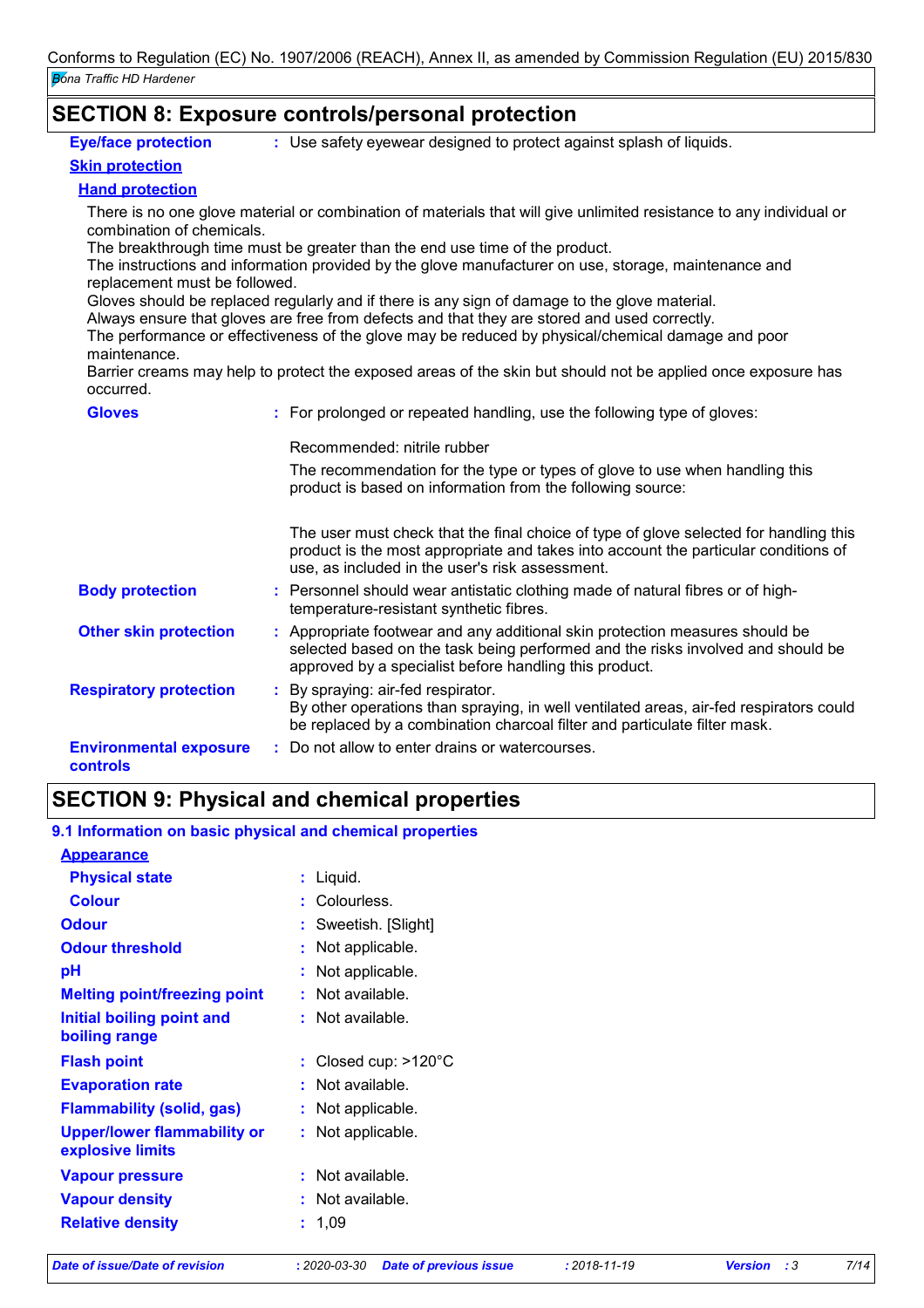### **SECTION 9: Physical and chemical properties**

| <b>Solubility(ies)</b>                                              | : Insoluble in the following materials: cold water and hot water.                      |
|---------------------------------------------------------------------|----------------------------------------------------------------------------------------|
| <b>Partition coefficient: n-octanol/ :</b> Not applicable.<br>water |                                                                                        |
| <b>Auto-ignition temperature</b>                                    | $:$ Not available.                                                                     |
| <b>Decomposition temperature</b>                                    | : Not applicable.                                                                      |
| <b>Viscosity</b>                                                    | $:$ Not available.                                                                     |
| <b>Explosive properties</b>                                         | $:$ Not available.                                                                     |
| <b>Oxidising properties</b>                                         | $:$ Not available.                                                                     |
| 9.2 Other information                                               |                                                                                        |
| <b>Solubility in water</b>                                          | $:$ Not available.                                                                     |
| <b>SECTION 10: Stability and reactivity</b>                         |                                                                                        |
| <b>10.1 Reactivity</b>                                              | : The product reacts slowly with water, resulting in the production of carbon dioxide. |
| <b>10.2 Chemical stability</b>                                      | : Stable under recommended storage and handling conditions (see Section 7).            |

| <b>10.3 Possibility of</b><br>hazardous reactions |    | : In closed containers, pressure build-up could result in distortion, expansion and, in<br>extreme cases, bursting of the container.                          |
|---------------------------------------------------|----|---------------------------------------------------------------------------------------------------------------------------------------------------------------|
| <b>10.4 Conditions to avoid</b>                   |    | : In a fire, hazardous decomposition products may be produced.                                                                                                |
| 10.5 Incompatible materials                       | ÷. | Keep away from: oxidising agents, strong alkalis, strong acids, amines, alcohols,<br>water. Uncontrolled exothermic reactions occur with amines and alcohols. |
| <b>10.6 Hazardous</b>                             |    | Decomposition products may include the following materials: carbon monoxide,                                                                                  |

### **SECTION 11: Toxicological information**

### **11.1 Information on toxicological effects**

**decomposition products**

There are no data available on the mixture itself. The mixture has been assessed following the conventional method of the CLP Regulation (EC) No 1272/2008 and is classified for toxicological properties accordingly. See Sections 2 and 3 for details.

carbon dioxide, smoke, oxides of nitrogen, hydrogen cyanide, monomeric

Exposure to component solvent vapour concentrations in excess of the stated occupational exposure limit may result in adverse health effects such as mucous membrane and respiratory system irritation and adverse effects on the kidneys, liver and central nervous system. Symptoms and signs include headache, dizziness, fatigue, muscular weakness, drowsiness and, in extreme cases, loss of consciousness. Solvents may cause some of the above effects by absorption through the skin.

If splashed in the eyes, the liquid may cause irritation and reversible damage.

isocyanates.

Repeated or prolonged contact with the mixture may cause removal of natural fat from the skin, resulting in nonallergic contact dermatitis and absorption through the skin. This takes into account, where known, delayed and immediate effects and also chronic effects of components from short-term and long-term exposure by oral, inhalation and dermal routes of exposure and eye contact.

Based on the properties of the isocyanate components and considering toxicological data on similar mixtures, this mixture may cause acute irritation and/or sensitisation of the respiratory system, leading to an asthmatic condition, wheezing and tightness of the chest. Sensitised persons may subsequently show asthmatic symptoms when exposed to atmospheric concentrations well below the OEL. Repeated exposure may lead to permanent respiratory disability. Repeated or prolonged contact with irritants may cause dermatitis.

Contains Hexane, 1,6-diisocyanato-, homopolymer, polyethylene glycol mono-Me ether-blocked, Hexamethylene diisocyanate, oligomers. May produce an allergic reaction.

### **Acute toxicity**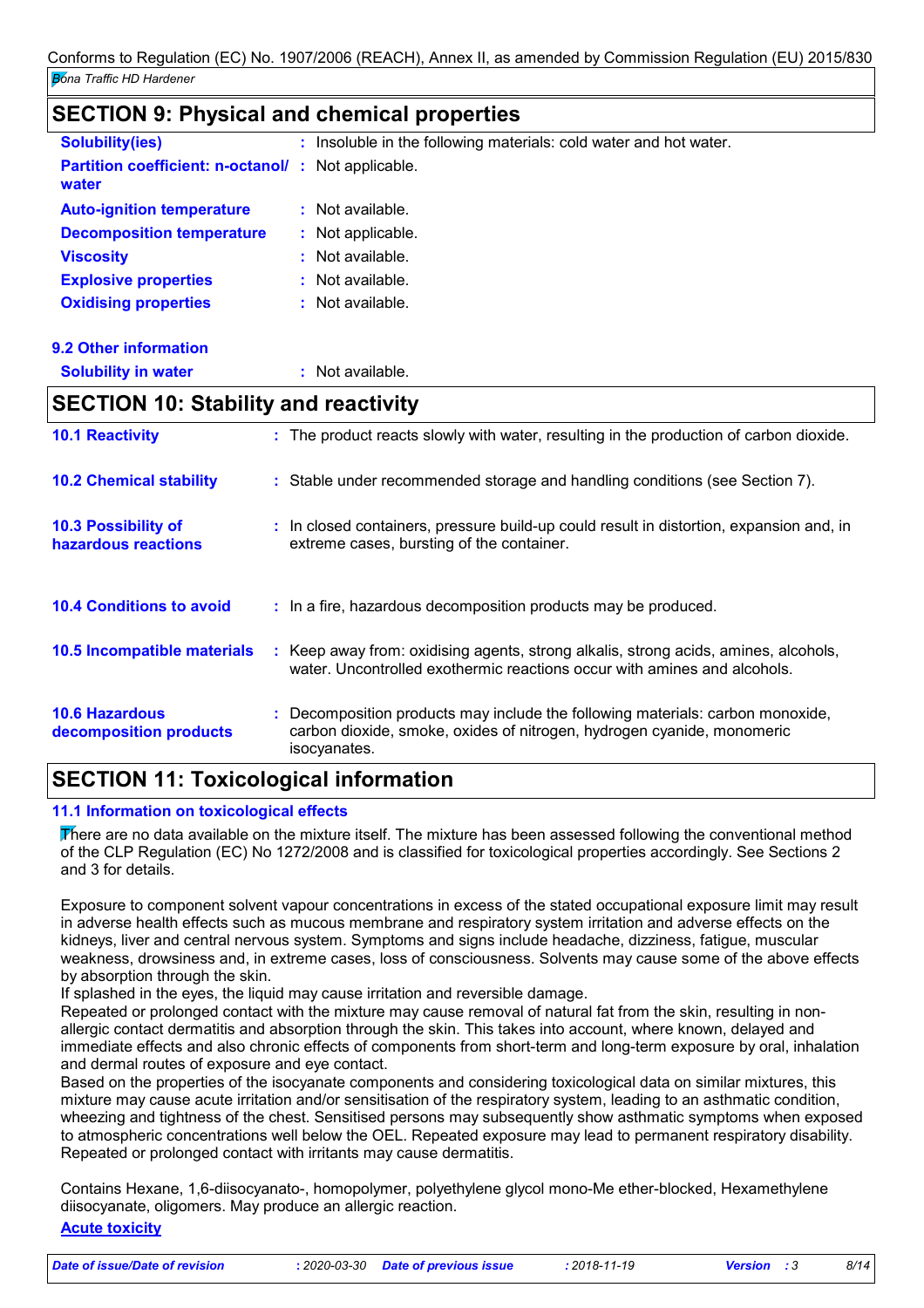# **SECTION 11: Toxicological information**

| <b>Product/ingredient name</b>                                                              | <b>Result</b>                             | <b>Species</b>           | <b>Dose</b>                | <b>Exposure</b> |
|---------------------------------------------------------------------------------------------|-------------------------------------------|--------------------------|----------------------------|-----------------|
| Hexane, 1,6-diisocyanato-,<br>homopolymer, polyethylene<br>glycol mono-Me ether-<br>blocked | LD50 Oral                                 | Rat                      | >2000 mg/kg                |                 |
| propylene carbonate                                                                         | LD50 Dermal<br>LD50 Oral                  | Rabbit<br>Rat            | >3000 mg/kg<br>>5000 mg/kg |                 |
| Hexamethylene<br>diisocyanate, oligomers                                                    | <b>LC50 Inhalation Dusts and</b><br>mists | Rat                      | 18500 mg/m <sup>3</sup>    | 1 hours         |
|                                                                                             | LD50 Dermal                               | Rabbit - Male,<br>Female | >2000 mg/kg                |                 |
|                                                                                             | LD50 Dermal                               | Rat - Male,<br>Female    | >2000 mg/kg                |                 |
|                                                                                             | LD50 Oral                                 | Rat - Female             | 5000 mg/kg                 |                 |

**Conclusion/Summary :** Not available.

### **Acute toxicity estimates**

| <b>Product/ingredient name</b>                                                       | Oral (mg/<br>kg) | <b>Dermal</b><br>(mg/kg) | <b>Inhalation</b><br>(gases)<br>(ppm) | <b>Inhalation Inhalation</b><br>(vapours)<br>(mg/l) | (dusts)<br>and mists)<br>(mg/l) |
|--------------------------------------------------------------------------------------|------------------|--------------------------|---------------------------------------|-----------------------------------------------------|---------------------------------|
| <b>Bona Traffic HD Hardener</b>                                                      | N/A              | N/A                      | N/A                                   | N/A                                                 |                                 |
| Hexane, 1,6-diisocyanato-, homopolymer,<br>polyethylene glycol mono-Me ether-blocked | N/A              | N/A                      | N/A                                   | N/A                                                 | 1,5                             |
| Hexamethylene diisocyanate, oligomers                                                | 5000             | N/A                      | N/A                                   | N/A                                                 | 4,625                           |

### **Irritation/Corrosion**

| <b>Product/ingredient name</b>           | <b>Result</b>            | <b>Species</b> | <b>Score</b>             | <b>Exposure</b>                               | <b>Observation</b>       |
|------------------------------------------|--------------------------|----------------|--------------------------|-----------------------------------------------|--------------------------|
| propylene carbonate                      | Eyes - Moderate irritant | Rabbit         | $\overline{\phantom{a}}$ | 60 milligrams                                 |                          |
|                                          | Skin - Moderate irritant | Human          |                          | 72 hours 100  -<br>milligrams<br>Intermittent |                          |
|                                          | Skin - Moderate irritant | Rabbit         |                          | 500<br>milligrams                             | $\overline{\phantom{0}}$ |
| Hexamethylene<br>diisocyanate, oligomers | Skin - Mild irritant     | Rabbit         |                          |                                               |                          |
|                                          | Eyes - Moderate irritant | Rabbit         | $\overline{\phantom{0}}$ | 100<br>milligrams                             | $\overline{\phantom{0}}$ |
|                                          | Skin - Moderate irritant | Rabbit         | $\overline{\phantom{a}}$ | 500<br>milligrams                             | $\overline{\phantom{0}}$ |

### **Conclusion/Summary :** Not available.

| <b>Sensitisation</b> |  |
|----------------------|--|
|----------------------|--|

| <b>Product/ingredient name</b>                                                              | <b>Route of</b><br>exposure | <b>Species</b> | <b>Result</b> |
|---------------------------------------------------------------------------------------------|-----------------------------|----------------|---------------|
| Hexane, 1,6-diisocyanato-,<br>homopolymer, polyethylene<br>glycol mono-Me ether-<br>blocked | skin                        | Guinea pig     | Sensitising   |
| Hexamethylene<br>diisocyanate, oligomers                                                    | skin                        | Mouse          | Sensitising   |
|                                                                                             | skin                        | Guinea pig     | Sensitising   |
| <b>Conclusion/Summary</b>                                                                   | : Not available.            |                |               |
| <b>Mutagenicity</b>                                                                         |                             |                |               |
| <b>Conclusion/Summary</b>                                                                   | : Not available.            |                |               |
| <b>Carcinogenicity</b>                                                                      |                             |                |               |
| <b>Conclusion/Summary</b>                                                                   | : Not available.            |                |               |

*Date of issue/Date of revision* **:** *2020-03-30 Date of previous issue : 2018-11-19 Version : 3 9/14*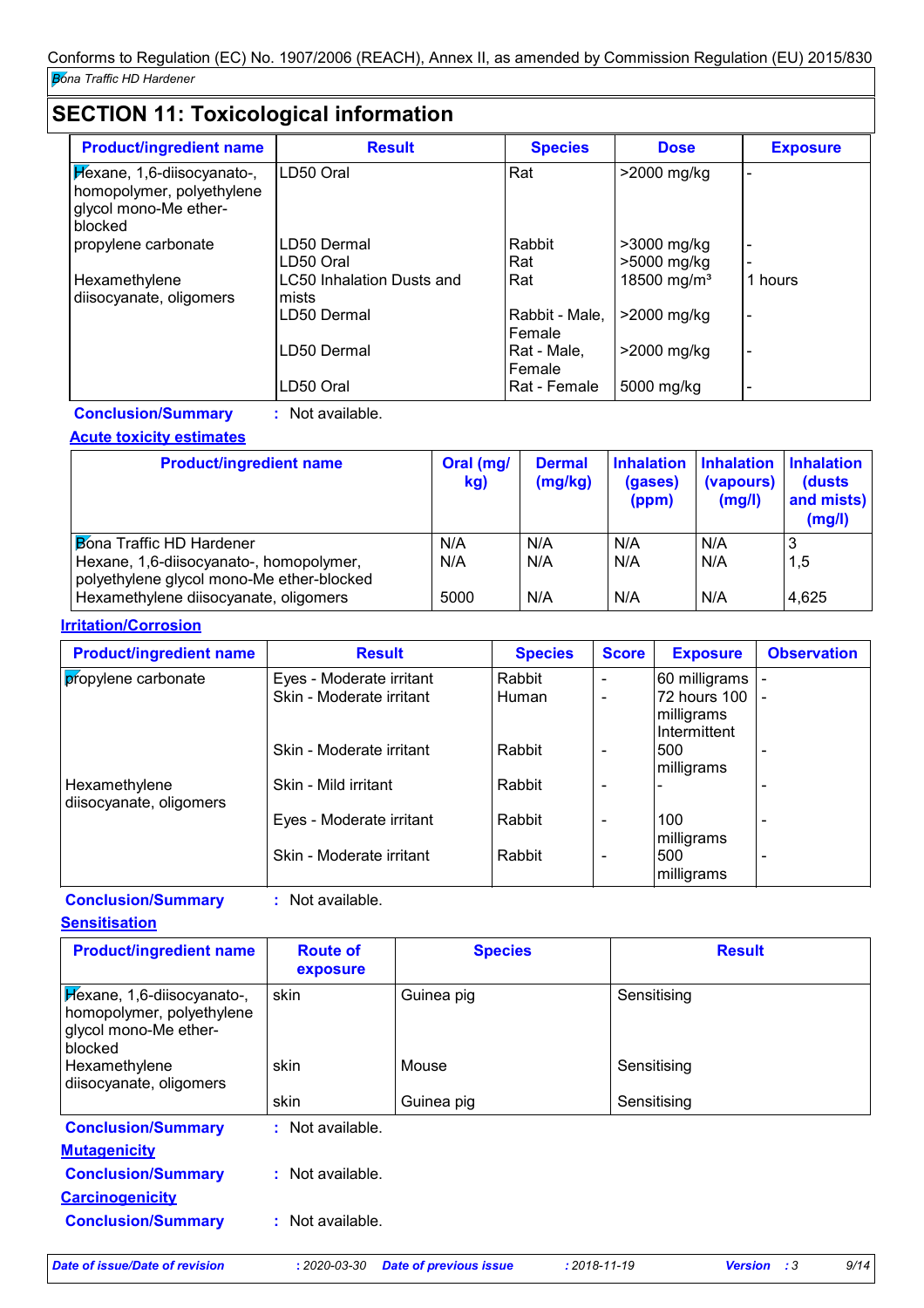### **SECTION 11: Toxicological information**

### **Reproductive toxicity**

**Conclusion/Summary :** Not available.

**Teratogenicity**

**Conclusion/Summary :** Not available.

**Specific target organ toxicity (single exposure)**

| <b>Product/ingredient name</b>                                                       | <b>Category</b> | <b>Route of</b><br>exposure | <b>Target organs</b>                     |
|--------------------------------------------------------------------------------------|-----------------|-----------------------------|------------------------------------------|
| Hexane, 1,6-diisocyanato-, homopolymer, polyethylene<br>glycol mono-Me ether-blocked | Category 3      | Not applicable.             | Respiratory tract<br><b>l</b> irritation |
| Hexamethylene diisocyanate, oligomers                                                | Category 3      | Not applicable.             | Respiratory tract<br>irritation          |

### **Specific target organ toxicity (repeated exposure)**

Not available.

### **Aspiration hazard**

Not available.

**Other information :** : Not available.

### **SECTION 12: Ecological information**

### **12.1 Toxicity**

There are no data available on the mixture itself. Do not allow to enter drains or watercourses.

The mixture has been assessed following the summation method of the CLP Regulation (EC) No 1272/2008 and is classified for eco-toxicological properties accordingly. See Sections 2 and 3 for details.

| <b>Product/ingredient name</b>                                                              | <b>Result</b>           | <b>Species</b>        | <b>Exposure</b> |
|---------------------------------------------------------------------------------------------|-------------------------|-----------------------|-----------------|
| Kexane, 1,6-diisocyanato-,<br>homopolymer, polyethylene<br>glycol mono-Me ether-<br>blocked | Acute EC50 >100 mg/l    | Daphnia               | 48 hours        |
|                                                                                             | Acute $IC50 > 100$ mg/l | Algae                 | 72 hours        |
|                                                                                             | Acute LC50 28,3 mg/l    | Fish                  | 96 hours        |
| propylene carbonate                                                                         | $EC50 > 500$ mg/l       | Aquatic plants        | 72 hours        |
|                                                                                             | Acute EC50 >500 mg/l    | Daphnia               | 48 hours        |
|                                                                                             | Acute LC50 5300 mg/l    | Fish - Leuciscus Idus | 96 hours        |
| Hexamethylene                                                                               | Acute EC50 >1000 mg/l   | Algae                 | 72 hours        |
| diisocyanate, oligomers                                                                     |                         |                       |                 |
|                                                                                             | Acute $EC50 > 100$ mg/l | Daphnia               | 48 hours        |
|                                                                                             | Acute LC50 >100 mg/l    | Fish                  | 96 hours        |

**Conclusion/Summary :** Not available.

#### **12.2 Persistence and degradability Conclusion/Summary :** Not available.

| Conclusion/Summary                                                                          | <b>NOL available.</b>    |                   |                          |
|---------------------------------------------------------------------------------------------|--------------------------|-------------------|--------------------------|
| <b>Product/ingredient name</b>                                                              | <b>Aquatic half-life</b> | <b>Photolysis</b> | <b>Biodegradability</b>  |
| Hexane, 1,6-diisocyanato-,<br>homopolymer, polyethylene<br>glycol mono-Me ether-<br>blocked |                          |                   | Not readily              |
| propylene carbonate<br>Hexamethylene<br>disocyanate, oligomers                              | -                        |                   | l Readilv<br>Not readily |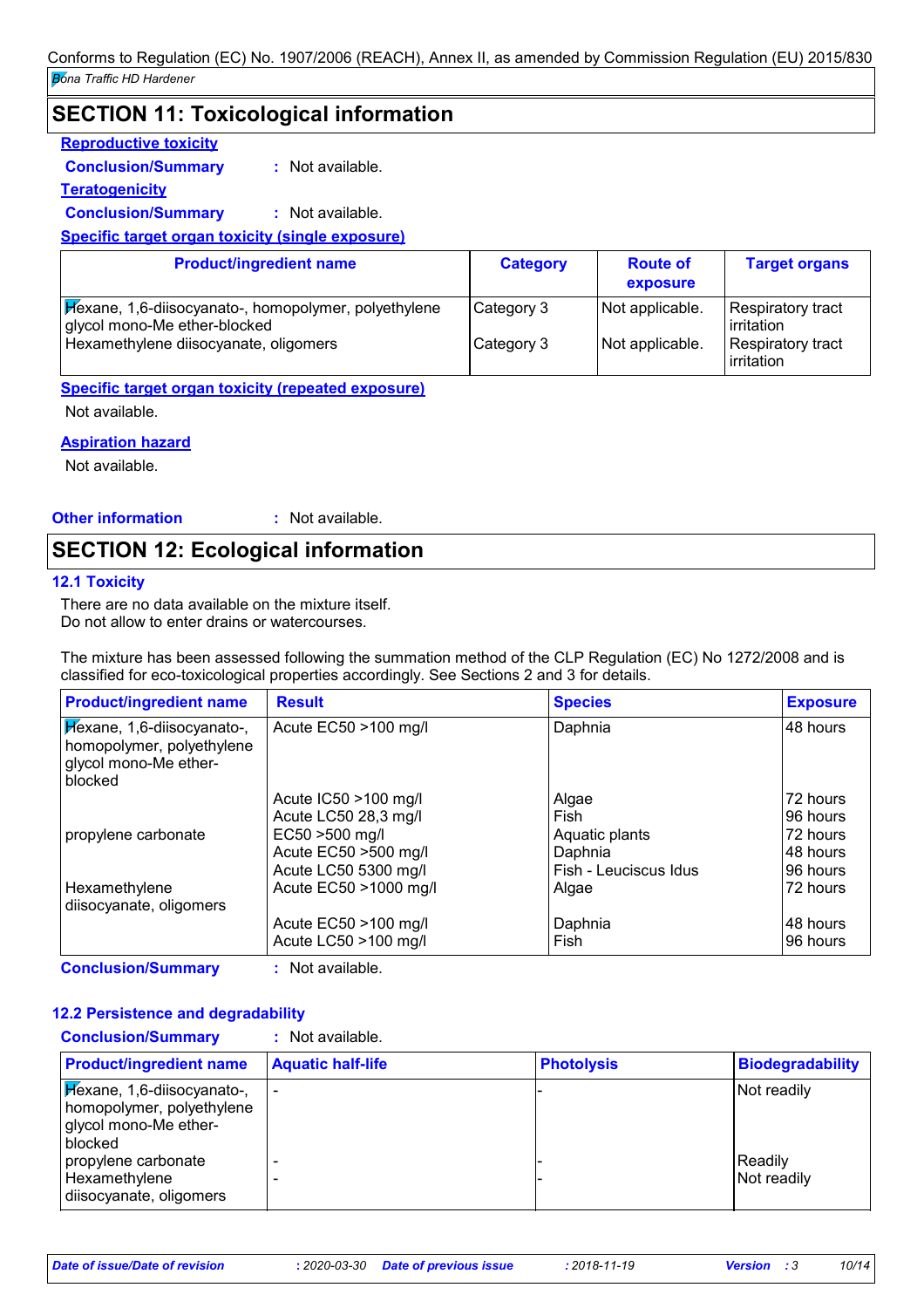### **SECTION 12: Ecological information**

### **12.3 Bioaccumulative potential**

| <b>Product/ingredient name</b>                                 | $\mathsf{LoaP}_\mathsf{ow}$ | <b>BCF</b> | <b>Potential</b> |
|----------------------------------------------------------------|-----------------------------|------------|------------------|
| propylene carbonate<br>Hexamethylene<br>disocyanate, oligomers | $-0,41$<br>5,54             | 367.7      | low<br>low       |

| 12.4 Mobility in soil                                   |                  |
|---------------------------------------------------------|------------------|
| <b>Soil/water partition</b><br><b>coefficient (Koc)</b> | : Not available. |
| <b>Mobility</b>                                         | : Not available. |

#### **12.5 Results of PBT and vPvB assessment**

This mixture does not contain any substances that are assessed to be a PBT or a vPvB.

#### **12.6 Other adverse effects** : No known significant effects or critical hazards.

### **SECTION 13: Disposal considerations**

The information in this section contains generic advice and guidance. The list of Identified Uses in Section 1 should be consulted for any available use-specific information provided in the Exposure Scenario(s).

#### **13.1 Waste treatment methods**

| <b>Product</b>                 |                                                                                                                                                                                                                                                                                                                                                                                                                                                                                                                                                      |
|--------------------------------|------------------------------------------------------------------------------------------------------------------------------------------------------------------------------------------------------------------------------------------------------------------------------------------------------------------------------------------------------------------------------------------------------------------------------------------------------------------------------------------------------------------------------------------------------|
| <b>Methods of disposal</b>     | : The generation of waste should be avoided or minimised wherever possible.<br>Disposal of this product, solutions and any by-products should at all times comply<br>with the requirements of environmental protection and waste disposal legislation<br>and any regional local authority requirements. Dispose of surplus and non-<br>recyclable products via a licensed waste disposal contractor. Waste should not be<br>disposed of untreated to the sewer unless fully compliant with the requirements of<br>all authorities with jurisdiction. |
| <b>Hazardous waste</b>         | $:$ Yes.                                                                                                                                                                                                                                                                                                                                                                                                                                                                                                                                             |
| <b>Disposal considerations</b> | : Do not allow to enter drains or watercourses. Residues in empty containers should<br>be neutralised with a decontaminant (see section 6).<br>Dispose of according to all federal, state and local applicable regulations.<br>If this product is mixed with other wastes, the original waste product code may no<br>longer apply and the appropriate code should be assigned.<br>For further information, contact your local waste authority.                                                                                                       |

### **European waste catalogue (EWC)**

The European Waste Catalogue classification of this product, when disposed of as waste, is:

| <b>Waste code</b>                     | <b>Waste designation</b>                                                                                                                                                                                                                                                                                                                     |  |  |
|---------------------------------------|----------------------------------------------------------------------------------------------------------------------------------------------------------------------------------------------------------------------------------------------------------------------------------------------------------------------------------------------|--|--|
| 08 01 11*                             | waste paint and varnish containing organic solvents or other hazardous substances                                                                                                                                                                                                                                                            |  |  |
| <b>Packaging</b>                      |                                                                                                                                                                                                                                                                                                                                              |  |  |
| <b>Methods of disposal</b>            | : The generation of waste should be avoided or minimised wherever possible. Waste<br>packaging should be recycled. Incineration or landfill should only be considered<br>when recycling is not feasible.                                                                                                                                     |  |  |
| <b>Disposal considerations</b>        | : Using information provided in this safety data sheet, advice should be obtained from<br>the relevant waste authority on the classification of empty containers.<br>Empty containers must be scrapped or reconditioned.<br>Dispose of containers contaminated by the product in accordance with local or<br>national legal provisions.      |  |  |
| <b>Special precautions</b>            | : This material and its container must be disposed of in a safe way. Care should be<br>taken when handling emptied containers that have not been cleaned or rinsed out.<br>Empty containers or liners may retain some product residues. Avoid dispersal of<br>spilt material and runoff and contact with soil, waterways, drains and sewers. |  |  |
| <b>Date of issue/Date of revision</b> | 11/14<br>$: 2020 - 03 - 30$<br><b>Date of previous issue</b><br>$: 2018 - 11 - 19$<br><b>Version</b> :3                                                                                                                                                                                                                                      |  |  |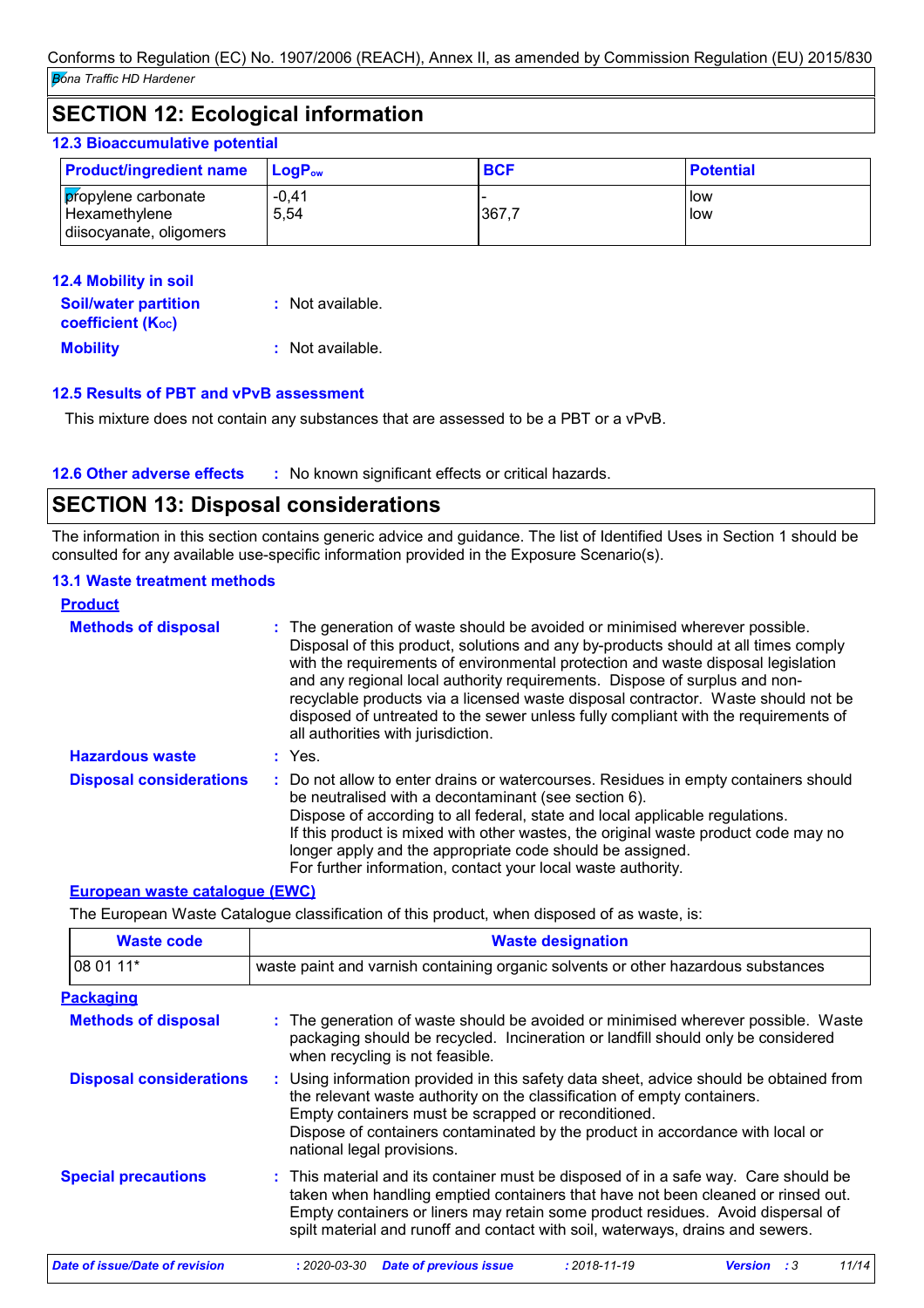### **SECTION 13: Disposal considerations**

None known.

# **SECTION 14: Transport information**

|                                           | <b>ADR/RID</b>           | <b>ADN</b>     | <b>IMDG</b>    | <b>IATA</b>    |
|-------------------------------------------|--------------------------|----------------|----------------|----------------|
| 14.1 UN number                            | Not regulated.           | Not regulated. | Not regulated. | Not regulated. |
| 14.2 UN proper<br>shipping name           | $\blacksquare$           |                |                |                |
| <b>14.3 Transport</b><br>hazard class(es) | $\overline{\phantom{a}}$ | -              |                |                |
| 14.4 Packing<br>group                     |                          |                |                |                |
| 14.5<br><b>Environmental</b><br>hazards   | No.                      | No.            | No.            | No.            |

**user**

**14.6 Special precautions for : Transport within user's premises: always transport in closed containers that are** upright and secure. Ensure that persons transporting the product know what to do in the event of an accident or spillage.

**14.7 Transport in bulk according to Annex II of Marpol and the IBC Code :** Not applicable.

### **SECTION 15: Regulatory information**

**15.1 Safety, health and environmental regulations/legislation specific for the substance or mixture**

### **EU Regulation (EC) No. 1907/2006 (REACH)**

**Annex XIV - List of substances subject to authorisation**

### **Annex XIV**

None of the components are listed.

### **Substances of very high concern**

None of the components are listed.

### **Annex XVII - Restrictions :** Not applicable. **on the manufacture, placing on the market and use of certain dangerous substances, mixtures and articles**

### **Other EU regulations**

**VOC for Ready-for-Use Mixture :** Not applicable. **VOC :** Not available.

# **Ozone depleting substances (1005/2009/EU)**

Not listed.

### **Prior Informed Consent (PIC) (649/2012/EU)** Not listed.

### **Seveso Directive**

This product is not controlled under the Seveso Directive.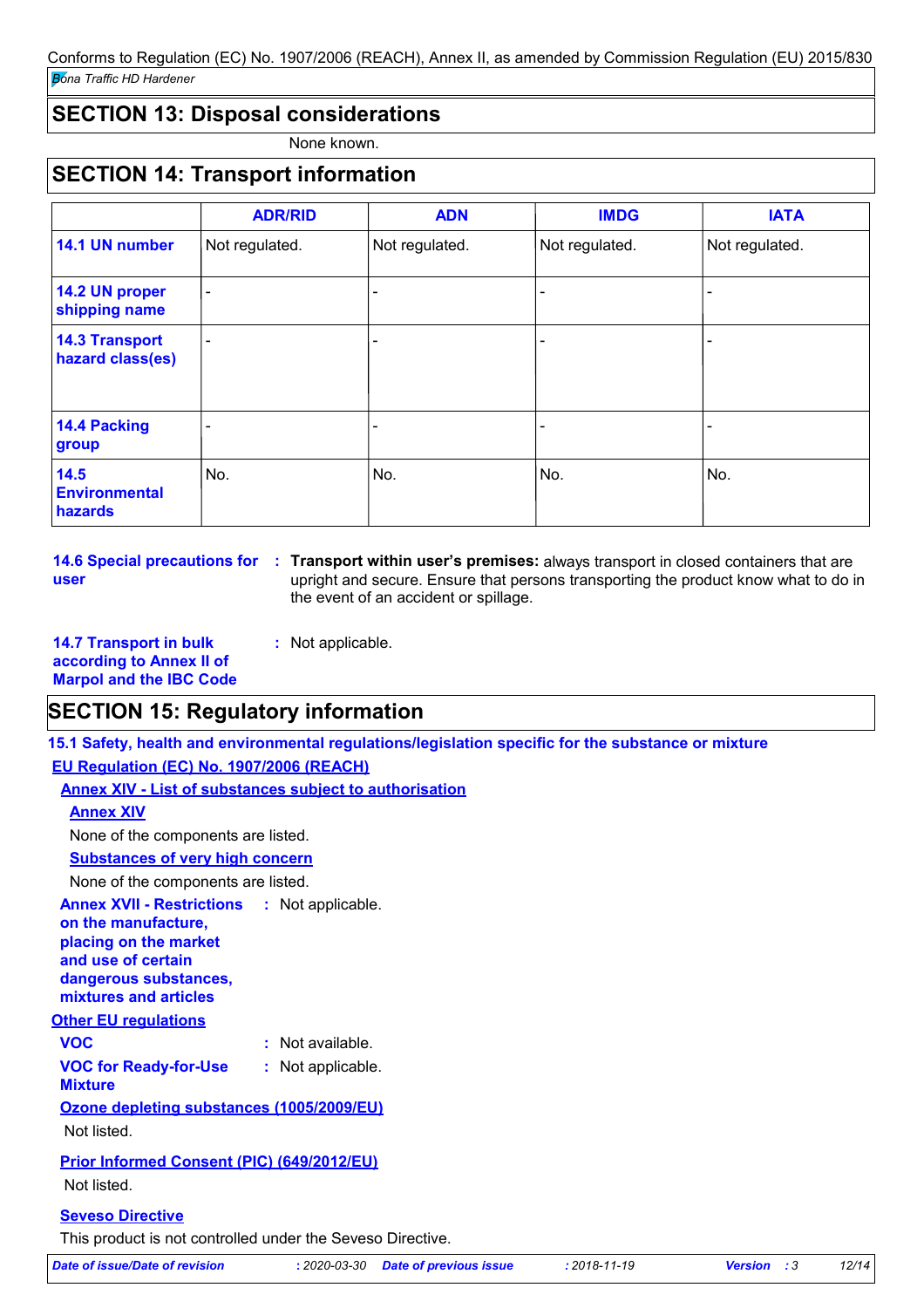### **SECTION 15: Regulatory information**

#### **National regulations**

**Industrial use <b>:** The information contained in this safety data sheet does not constitute the user's own assessment of workplace risks, as required by other health and safety legislation. The provisions of the national health and safety at work regulations apply to the use of this product at work.

**International regulations**

**Chemical Weapon Convention List Schedules I, II & III Chemicals**

Not listed.

### **Montreal Protocol (Annexes A, B, C, E)**

Not listed.

### **Stockholm Convention on Persistent Organic Pollutants**

Not listed.

### **Rotterdam Convention on Prior Informed Consent (PIC)**

Not listed.

### **UNECE Aarhus Protocol on POPs and Heavy Metals**

Not listed.

**15.2 Chemical safety** 

**:** No Chemical Safety Assessment has been carried out.

**assessment**

### **SECTION 16: Other information**

|                                      | $\mathcal V$ Indicates information that has changed from previously issued version.                                                                                                                                                                                                                                                                                                                                                                         |
|--------------------------------------|-------------------------------------------------------------------------------------------------------------------------------------------------------------------------------------------------------------------------------------------------------------------------------------------------------------------------------------------------------------------------------------------------------------------------------------------------------------|
| <b>Abbreviations and</b><br>acronyms | $\therefore$ ATE = Acute Toxicity Estimate<br>CLP = Classification, Labelling and Packaging Regulation [Regulation (EC) No.<br>1272/2008]<br>DMEL = Derived Minimal Effect Level<br>DNEL = Derived No Effect Level<br>EUH statement = CLP-specific Hazard statement<br>PBT = Persistent, Bioaccumulative and Toxic<br>PNEC = Predicted No Effect Concentration<br><b>RRN = REACH Registration Number</b><br>vPvB = Very Persistent and Very Bioaccumulative |

**Procedure used to derive the classification according to Regulation (EC) No. 1272/2008 [CLP/GHS]**

| <b>Classification</b>                | <b>Justification</b> |
|--------------------------------------|----------------------|
| $\sqrt{\mathsf{Acute}}$ Tox. 4, H332 | Calculation method   |
| Eye Irrit. 2, H319                   | Calculation method   |
| Skin Sens. 1, H317                   | Calculation method   |
| <b>STOT SE 3, H335</b>               | Calculation method   |
| Aquatic Chronic 3, H412              | Calculation method   |

#### **Full text of abbreviated H statements**

| H317 | May cause an allergic skin reaction.               |
|------|----------------------------------------------------|
| H319 | Causes serious eye irritation.                     |
| H332 | Harmful if inhaled.                                |
| H335 | May cause respiratory irritation.                  |
| H412 | Harmful to aquatic life with long lasting effects. |

**Full text of classifications [CLP/GHS]**